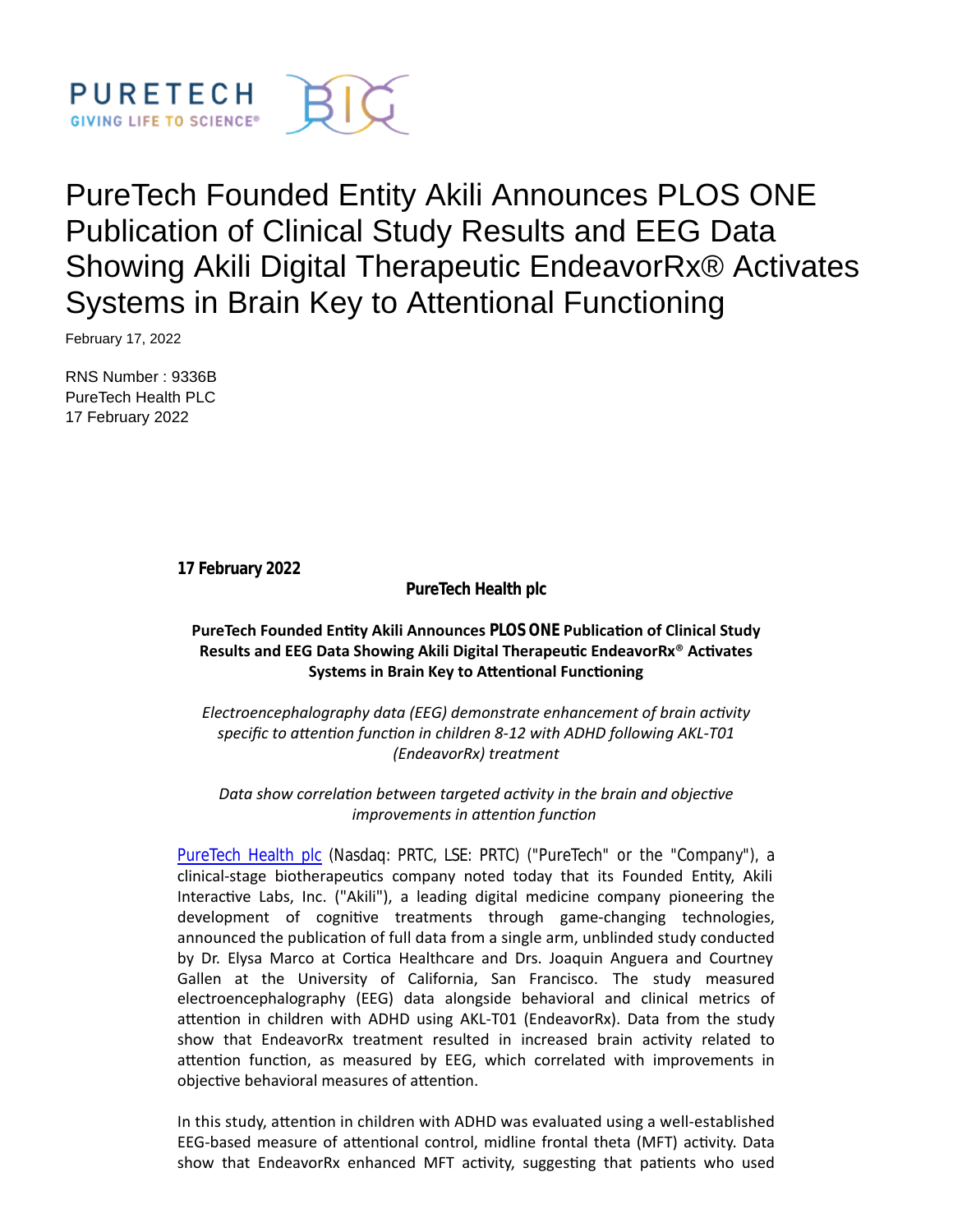EndeavorRx for 4 weeks showed changes in measurable brain function. Study results also demonstrated a correlation between MFT activity and attention functioning, suggesting that children who experienced the largest gains in MFT activity as measured by EEG also showed the greatest improvements in computerized performance tests designed to measure attention. Additionally, parents reported significantly fewer inattention symptoms in children treated with EndeavorRx, as measured by the Vanderbilt ADHD Diagnostic Rating Scale.

The study results were published in the medical journal *[PLOS ONE](https://journals.plos.org/plosone/article?id=10.1371/journal.pone.0261981#sec014)*.

The full text of the announcement from Akili is as follows:

# *PLOS ONE* **Publishes Clinical Study Results and EEG Data Showing Akili Digital** Therapeutic EndeavorRx<sup>®</sup> Activates Systems in Brain Key to Attentional Functioning

## *Electroencephalography data (EEG) demonstrate enhancement of brain activity* specific to attention function in children 8-12 with ADHD following AKL-T01 *(EndeavorRx) treatment*

## *Data show correlation between targeted activity in the brain and objective improvements in aƩenƟon funcƟon*

**BOSTON, Mass - February 17, 2022** - Akili Interactive Labs, Inc. ("Akili"), a leading digital medicine company pioneering the development of cognitive treatments through game-changing technologies, today announced the publication of full data from a single arm, unblinded study conducted by Dr. Elysa Marco at Cortica Healthcare and Drs. Joaquin Anguera and Courtney Gallen at the University of California, San Francisco. The study measured electroencephalography (EEG) data alongside behavioral and clinical metrics of attention in children with ADHD using AKL-T01 (EndeavorRx). Data from the study show that EndeavorRx treatment resulted in increased brain activity related to attention function, as measured by EEG, which correlated with improvements in objective behavioral measures of attention. The study results were published in the medical journal *[PLOS ONE](https://journals.plos.org/plosone/article?id=10.1371/journal.pone.0261981#sec014)*.

In this study, attention in children with ADHD was evaluated using a well-established EEG-based measure of attentional control, midline frontal theta (MFT) activity. Data show that EndeavorRx enhanced MFT activity, suggesting that patients who used EndeavorRx for 4 weeks showed changes in measurable brain function. Study results also demonstrated a correlation between MFT activity and attention functioning, suggesting that children who experienced the largest gains in MFT activity as measured by EEG also showed the greatest improvements in computerized performance tests designed to measure attention. Additionally, parents reported significantly fewer inattention symptoms in children treated with EndeavorRx, as measured by the Vanderbilt ADHD Diagnostic Rating Scale.

"While the previous multicenter trials have demonstrated attention improvement for children using EndeavorRx, this is the first study to look at the brain activity in children with a primary concern of ADHD. It is exciting to see measurable improvement on the EEGs that correlates with the behavioral benefits," said Elysa Marco, M.D., Principal Investigator of the study, and Clinical Executive for Neurodevelopmental Medicine at Cortica Healthcare.

"EndeavorRx was designed to target and activate attention networks in the brain with the aim of driving clinically meaningful cognitive changes in patients," said Anil S. Jina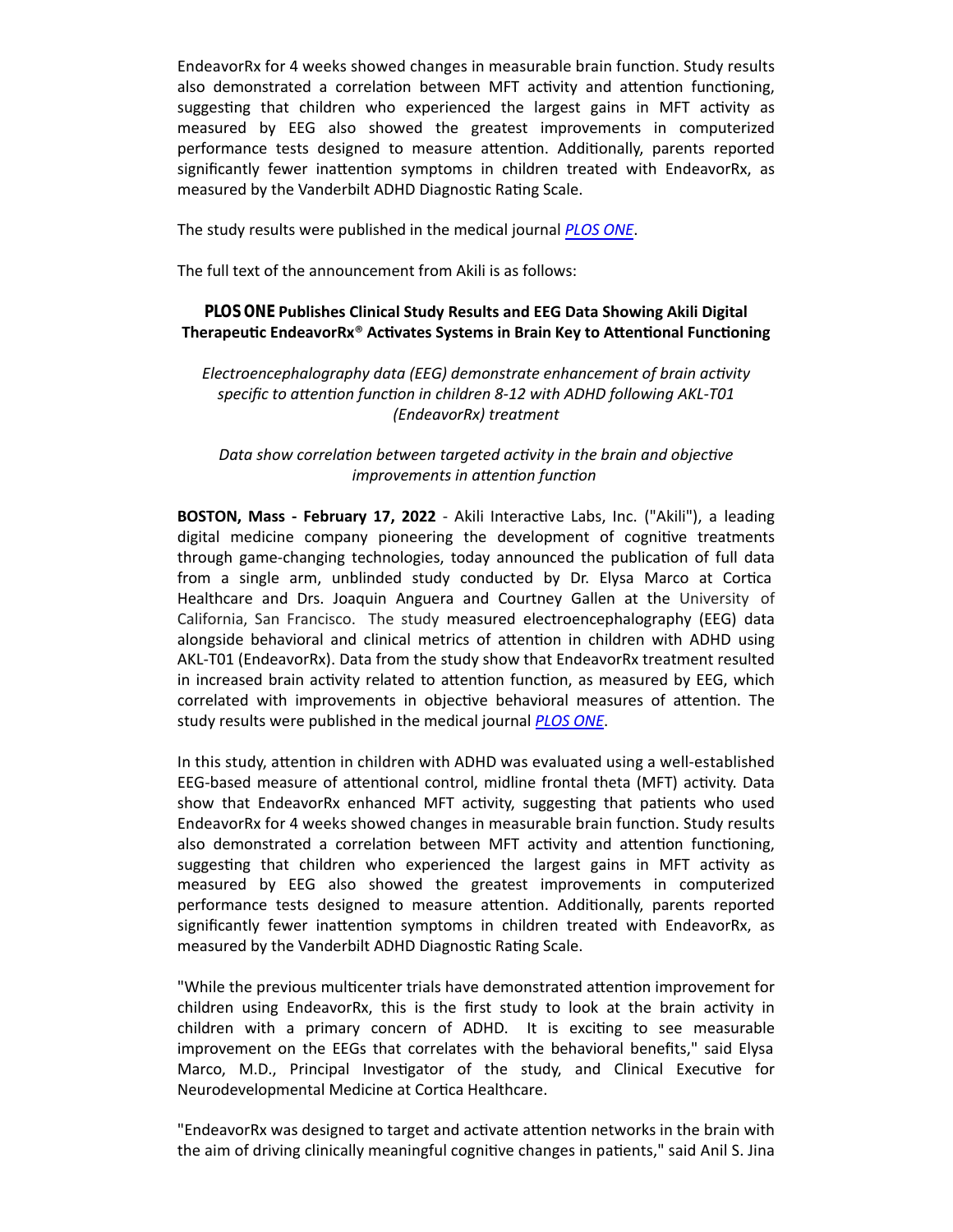M.D., Chief Medical Officer of Akili. "What's especially exciting about this data is that, for the first time, we can see how the neural systems of a child with ADHD are impacted with EndeavorRx treatment. We look forward to continuing to learn about how the digital therapeutic can help children with ADHD in their daily lives."

[EndeavorRx](https://www.endeavorrx.com/) is the first-and-only FDA-cleared treatment delivered through a video game experience. In the U.S., EndeavorRx is indicated to improve attention function as measured by computer-based testing in children ages 8-12 years old with primarily inattentive or combined-type ADHD, who have a demonstrated attention issue. Patients who engage with EndeavorRx demonstrate improvements in a digitally assessed measure Test of Variables of Attention (TOVA®) of sustained and selective attention and may not display benefits in typical behavioral symptoms, such as hyperactivity. EndeavorRx should be considered for use as part of a therapeutic program that may include clinician-directed therapy, medication, and/or educational programs, which further address symptoms of the disorder. EndeavorRx is available by prescription only. It is not intended to be used as a stand-alone therapeutic and is not a substitution for a child's medication. The most common side effect observed in children in EndeavorRx's clinical trial was a feeling of frustration, as the game can be quite challenging at times. No serious adverse events were associated with its use. EndeavorRx is recommended to be used for approximately 25 minutes a day, 5 days a week, over initially at least 4 consecutive weeks, or as recommended by your child's health care provider. The U.S. commercial launch of EndeavorRx is planned for the second half of 2022.

EndeavorRx has been rigorously evaluated across five clinical studies in more than 600 children diagnosed with ADHD, including STARS-ADHD, a prospective, randomized, controlled study published in *[The Lancet Digital Health.](https://www.thelancet.com/journals/landig/article/PIIS2589-7500(20)30017-0/fulltext)* This is the first study to use EEG data to illustrate how EndeavorRx impacts activity in the brain for children with ADHD. In addition to FDA clearance, the digital therapeutic has received Conformité Européenne (CE) Mark certification in Europe for use in pediatric ADHD. The disease-agnostic proprietary technology underlying EndeavorRx is also being studied by Akili in multiple other medical conditions with associated chronic and acute cognitive impairments, including autism spectrum disorder, multiple sclerosis, major depressive disorder, COVID-19 brain fog, cancer-related cognitive impairment and postoperative cognitive dysfunction.

# **Study Design**

This was a single arm, unblinded study of 25 children, 8-12 years old, with a confirmed diagnosis of ADHD. Study participants were instructed to use EndeavorRx for approximately 25 minutes a day at least 5 days a week for 4 weeks. Assessments to detect intervention-related changes were performed before (Day 0) and after (Day 28) EndeavorRx treatment and included stimulus-locked EEG to detect changes in neural signals, two computerized tasks to index objective improvements in attentional control, and a subjective questionnaire asking parents about their children's ADHD symptoms.

## **About Akili**

Akili is pioneering the development of cognitive treatments through game-changing technologies. Our approach of leveraging technologies designed to directly target the brain establishes a new category of medicine - medicine that is validated through clinical trials like a drug or medical device, but experienced like entertainment. Akili's platform is powered by proprietary therapeutic engines designed to target cognitive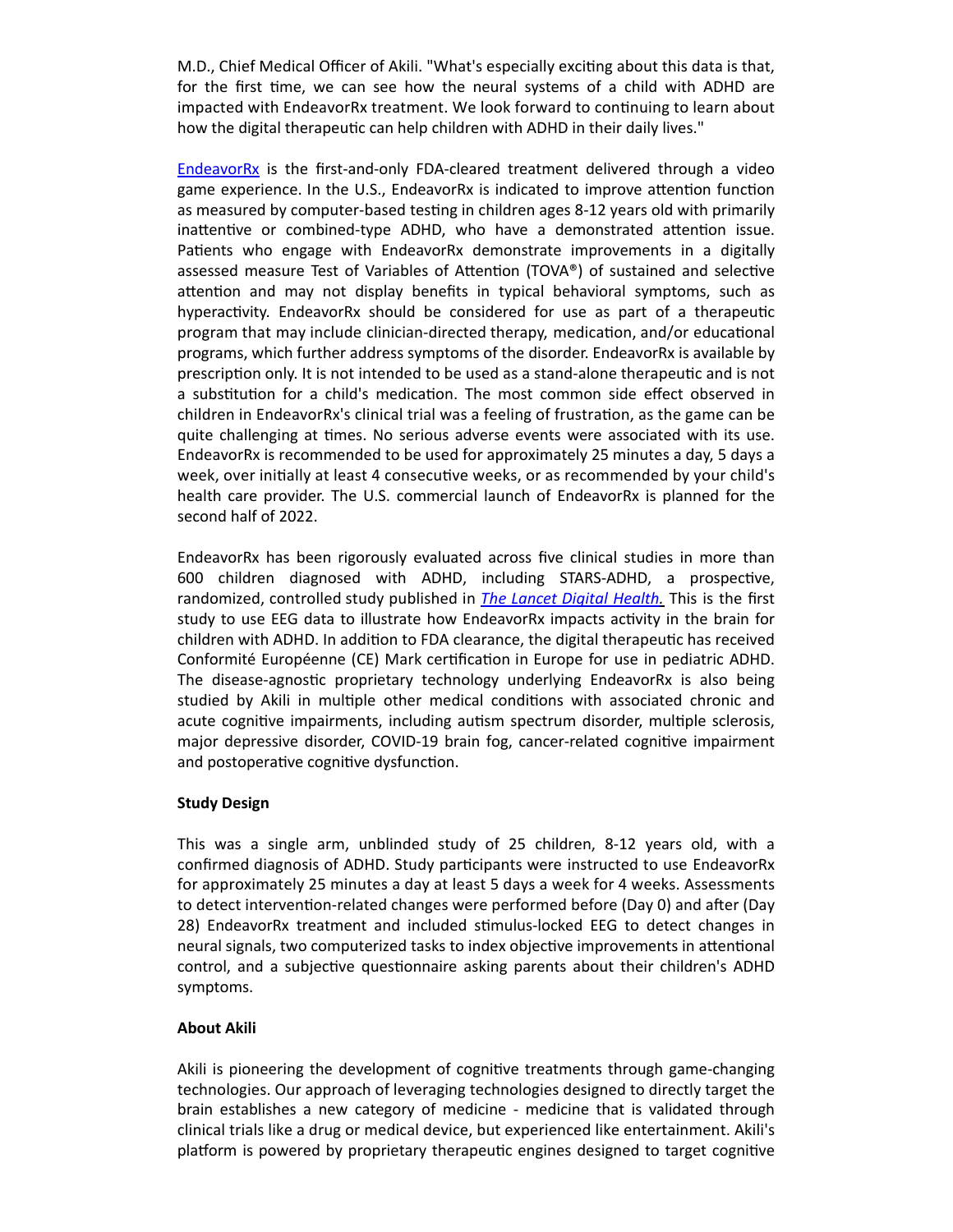impairment at its source in the brain, informed by decades of research and validated through rigorous clinical programs. Driven by Akili's belief that effective medicine can also be fun and engaging, Akili's products are delivered through captivating action video game experiences.

On January 26, 2022, Akili entered into a definitive agreement to become publicly traded via a merger with Social Capital Suvretta Holdings Corp. I (Nasdaq: DNAA), a special purpose acquisition company. The transaction is expected to close in mid-2022, subject to satisfaction of the closing conditions, after which Akili will be listed on the Nasdaq stock market under the new ticker symbol "AKLI."

For more information, please visit www.akiliinteractive.com.

## **Additional Information and Where to Find It**

In connection with the proposed business combination transaction between Social Capital Suvretta Holdings Corp. I ("SCS") and Akili, SCS filed a registration statement on Form S-4 (as amended, the "Registration Statement") with the SEC on February 14, 2022, which includes a preliminary prospectus and proxy statement of SCS, referred to as a proxy statement/prospectus. The Registration Statement has not yet become effective. When available, a final proxy statement/prospectus will be sent to all SCS shareholders. SCS will also file other documents regarding the proposed transaction with the SEC. SHAREHOLDERS OF SCS ARE ADVISED TO READ THE REGISTRATION STATEMENT, THE PROXY STATEMENT/PROSPECTUS AND ALL OTHER RELEVANT DOCUMENTS FILED OR THAT WILL BE FILED WITH THE SEC IN CONNECTION WITH THE PROPOSED TRANSACTION AS THEY BECOME AVAILABLE BECAUSE THEY WILL CONTAIN IMPORTANT INFORMATION. Shareholders will be able to obtain free copies of the Registration Statement, the proxy statement/prospectus and all other relevant documents filed or that will be filed with the SEC by SCS (when available) through the website maintained by the SEC at http://www.sec.gov.

The documents filed by SCS with the SEC also may be obtained free of charge at SCS's website at https://socialcapitalsuvrettaholdings.com/dnaa or upon written request to 2850 W. Horizon Ridge Parkway, Suite 200, Henderson, NV 89052.

## **Participants in the Solicitation**

SCS and Akili and their respective directors and executive officers may be deemed to be participants in the solicitation of proxies from SCS's shareholders in connection with the proposed transaction. A list of the names of such directors and executive officers and information regarding their interests in the proposed transaction between Akili and SCS are contained in the proxy statement/prospectus. You may obtain free copies of these documents as described in the preceding paragraph.

## **No Offer or SolicitaƟon**

This communication shall not constitute a solicitation of a proxy, consent or authorization with respect to any securities or in respect of the proposed transaction. This communication shall not constitute an offer to sell or the solicitation of an offer to buy any securities, nor shall there be any sale of securities in any states or jurisdictions in which such offer, solicitation or sale would be unlawful prior to registration or qualification under the securities laws of such state or jurisdiction. No offering of securities shall be made except by means of a prospectus meeting the requirements of Section 10 of the Securities Act or an exemption therefrom. This press release may be deemed to be solicitation material in respect of the proposed transactions contemplated by the proposed business combination between Akili and SCS.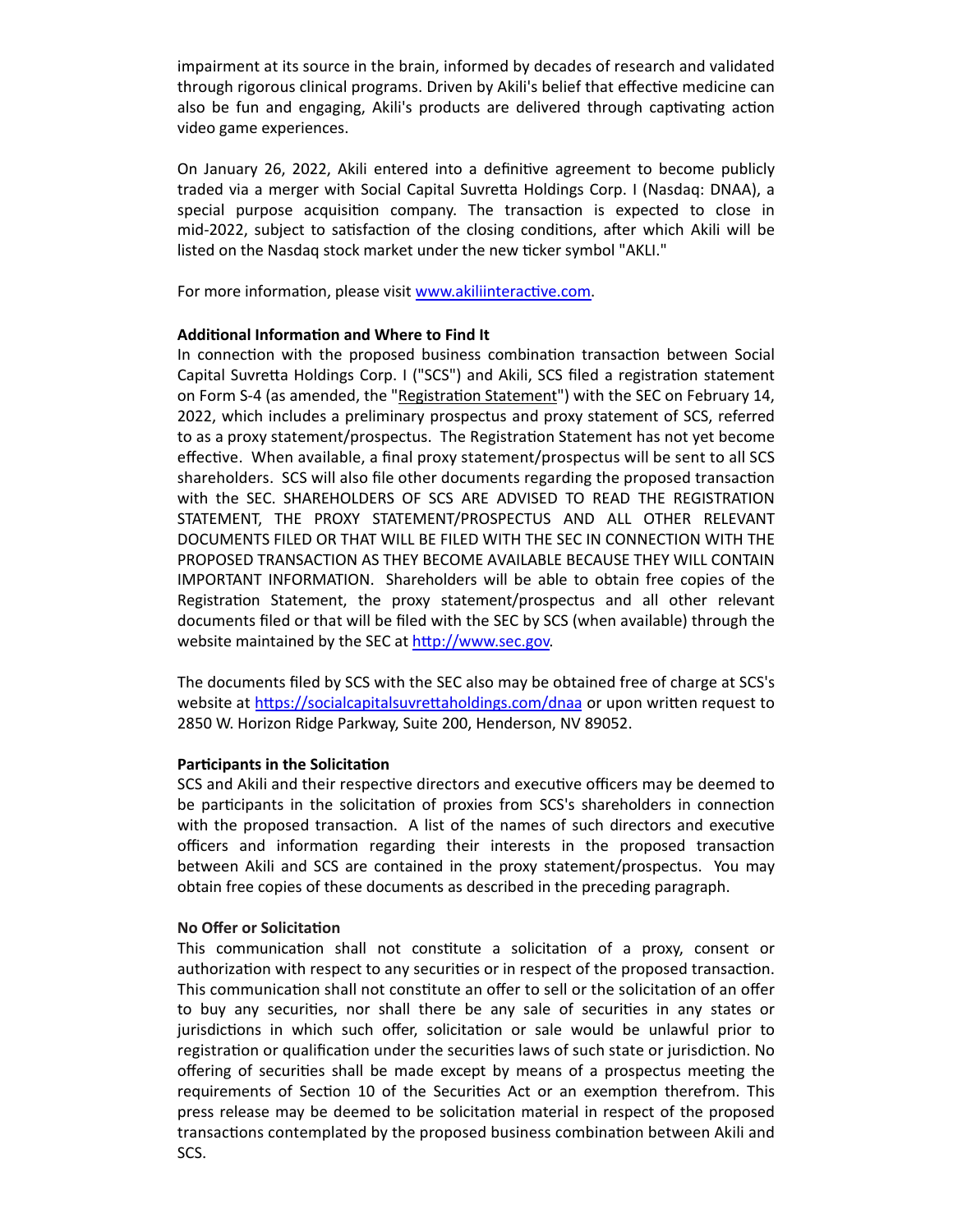#### **Forward-Looking Statements**

This communication may contain certain forward-looking statements within the meaning of the federal securities laws with respect to the proposed transaction between Akili and SCS. These forward-looking statements generally are identified by the words "believe," "project," "expect," "anticipate," "estimate," "intend," "strategy," "future," "opportunity," "plan," "may," "should," "will," "would," "will be," "will continue," "will likely result," and similar expressions. Forward-looking statements are predictions, projections and other statements about future events that are based on current expectations and assumptions and, as a result, are subject to risks and uncertainƟes. Many factors could cause actual future events to differ materially from the forward-looking statements in this communication, including but not limited to: (i) the risk that the proposed transaction may not be completed in a timely manner or at all, which may adversely affect the price of SCS's securities, (ii) the risk that the proposed transaction may not be completed by SCS's business combination deadline and the potential failure to obtain an extension of the business combination deadline if sought by SCS, (iii) the failure to satisfy the conditions to the consummation of the proposed transaction, including the adoption of the Merger Agreement by the shareholders of SCS and the satisfaction of the minimum cash condition, (iv) the lack of a third party valuation in determining whether or not to pursue the proposed transaction, (v) the inability to complete the PIPE Investment, (vi) the occurrence of any event, change or other circumstance that could give rise to the termination of the Merger Agreement, (vii) the effect of the announcement or pendency of the transaction on Akili's business relationships, operating results, and business generally, (viii) risks that the proposed transaction disrupts current plans and operations of Akili or diverts management's attention from Akili's ongoing business operations and potential difficulties in Akili employee retention as a result of the announcement and consummation of the proposed transaction, (ix) the outcome of any legal proceedings that may be instituted against Akili or against SCS related to the Merger Agreement or the proposed transaction,  $(x)$  the ability to maintain the listing of SCS's securities on a national securities exchange, (xi) the price of SCS's securities may be volatile due to a variety of factors, including changes in the competitive and highly regulated industries in which SCS plans to operate or Akili operates, variations in operating performance across competitors, changes in laws and regulations affecting SCS's or Akili's business, and changes in the combined capital structure, (xii) the ability to implement business plans, forecasts, and other expectations after the completion of the proposed transaction, and identify and realize additional opportunities, (xiii) the ability of Akili to successfully commercialize EndeavorR $x^*$  and continue to advance its clinical development pipeline, (xiv) the ability to recognize the anticipated benefits of the proposed transaction, which may be affected by, among other things, competition, the ability of the combined company to grow and manage growth profitably, maintain relationships with customers and suppliers and retain its management and key employees, (xv) the evolution of the markets in which Akili competes, (xvi) the ability of Akili to defend its intellectual property and satisfy regulatory requirements, (xvii) the costs related to the proposed transaction, (xviii) the impact of the COVID-19 pandemic on Akili's business, (xix) Akili's expectations regarding its market opportunities and (xx) the risk of downturns and a changing regulatory landscape in the highly competitive industry in which Akili operates. The foregoing list of factors is not exhaustive. You should carefully consider the foregoing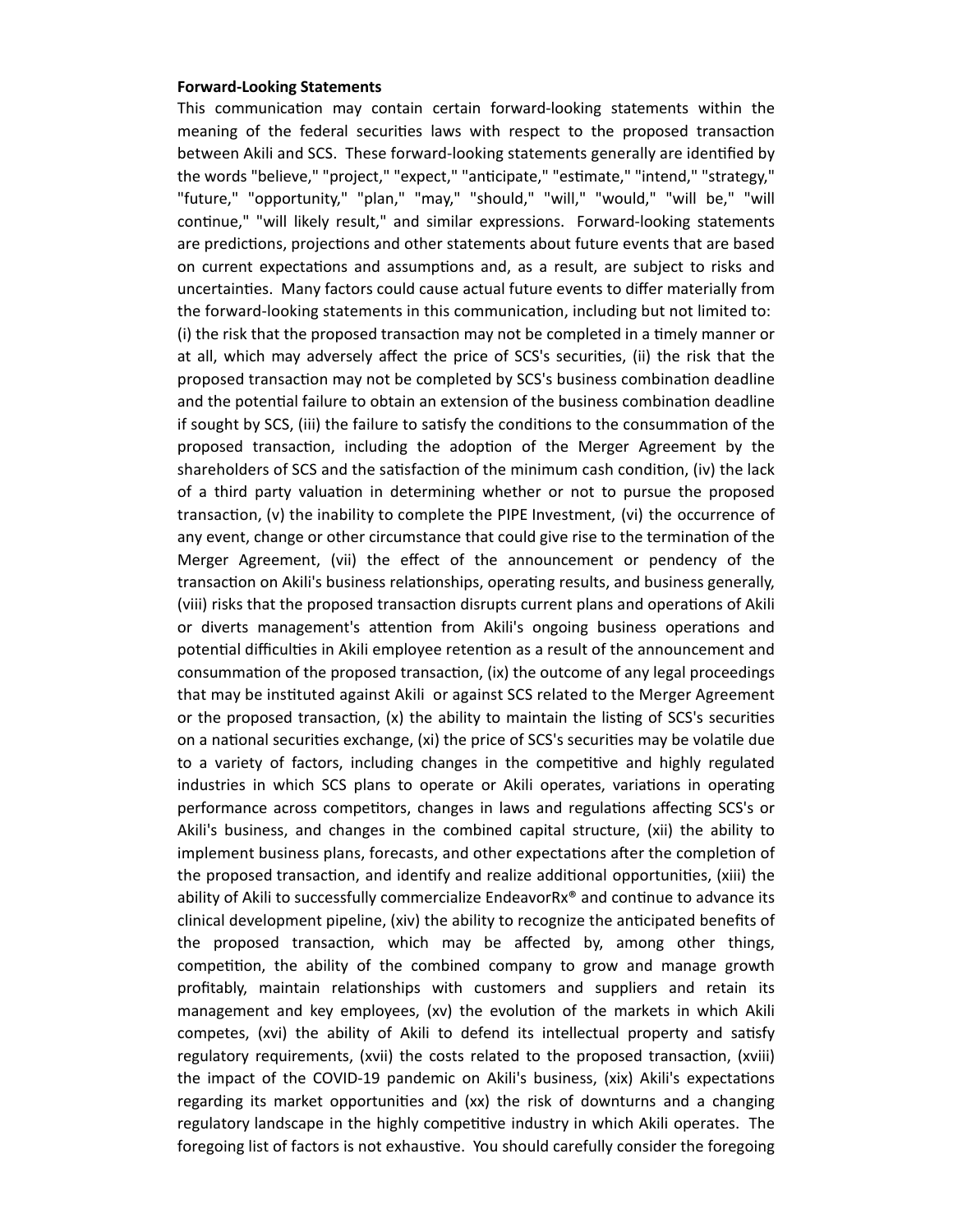factors and the other risks and uncertainties described in the "Risk Factors" section of SCS's registraƟon on Form S-1 (File Nos. 333-256723 and 333-257543), SCS's quarterly report on Form 10-Q for the quarter ended September 30, 2021 filed with the SEC on November 15, 2021, the Registration Statement on Form S-4, including those under "Risk Factors" therein, and other documents filed by SCS from time to time with the SEC. These filings identify and address other important risks and uncertainties that could cause actual events and results to differ materially from those contained in the forward-looking statements. Forward-looking statements speak only as of the date they are made. Readers are cautioned not to put undue reliance on forward-looking statements, and Akili and SCS assume no obligation and do not intend to update or revise these forward-looking statements, whether as a result of new information, future events, or otherwise. Neither Akili nor SCS gives any assurance that either Akili or SCS, or the combined company, will achieve its expectations.

#### **About PureTech Health**

PureTech is a clinical-stage biotherapeutics company dedicated to discovering, developing and commercializing highly differentiated medicines for devastating diseases, including inflammatory, fibrotic and immunological conditions, intractable cancers, lymphatic and gastrointestinal diseases and neurological and neuropsychological disorders, among others. The Company has created a broad and deep pipeline through the expertise of its experienced research and development team and its extensive network of scientists, clinicians and industry leaders. This pipeline, which is being advanced both internally and through PureTech's Founded Entities, is comprised of 25 therapeutics and therapeutic candidates, including two that have received both U.S. FDA clearance and European marketing authorization, as of the date of PureTech's most recently filed Half Year Report and corresponding Form 6-K. All of the underlying programs and platforms that resulted in this pipeline of therapeutic candidates were initially identified or discovered and then advanced by the PureTech team through key validaƟon points based on the Company's unique insights into the biology of the brain, immune and gut, or BIG, systems and the interface between those systems, referred to as the BIG Axis.

For more information, visit [www.puretechhealth.com](http://www.puretechhealth.com/) or connect with us on Twitter @puretechh.

#### **CauƟonary Note Regarding Forward-Looking Statements**

This press release contains statements that are or may be forward-looking statements within the meaning of the Private Securities Litigation Reform Act of 1995. All statements contained in this press release that do not relate to matters of historical fact should be considered forward-looking statements, including without limitation those statements that relate to expectations around EndeavorRx launch timing, expectations around the potential physiological effects of EndeavorRx, the competitive environment in which Akili operates, and Akili and PureTech's future prospects, development plans, and strategies. The forward-looking statements are based on current expectations and are subject to known and unknown risks, uncertainƟes and other important factors that could cause actual results, performance and achievements to differ materially from current expectations, including, but not limited to, those risks, uncertainties and other important factors described under the caption "Risk Factors" in our Annual Report on Form 20-F for the year ended December 31, 2020 filed with the SEC and in our other regulatory filings.